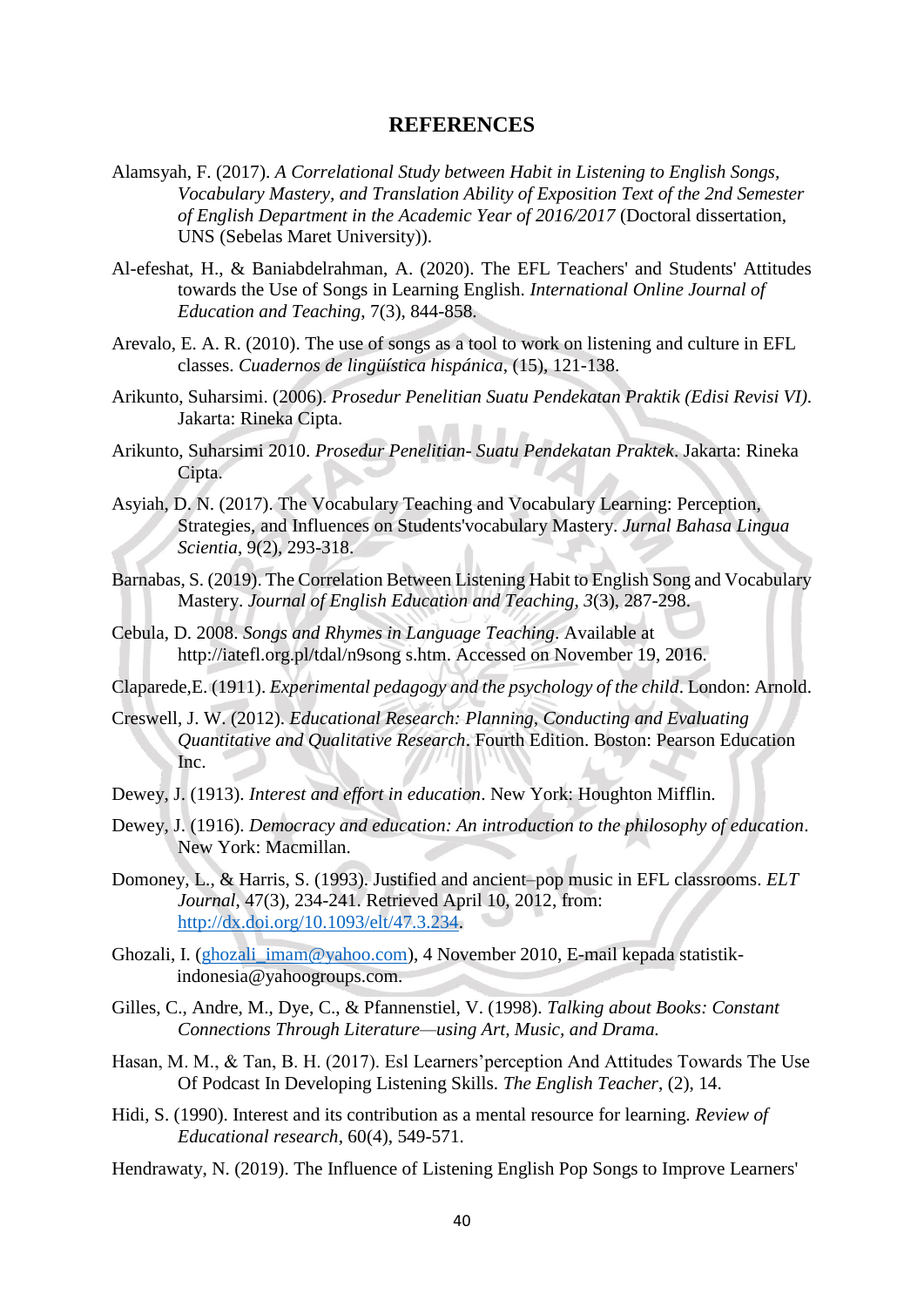Vocabulary at LKP Nuansa Jaya.*Loquen: English Studies Journal*, 12(1), 56-65.

- Iqbal, R. (2018). *Students' Perception on The Impact of English Pop Songs Toward Their English Pronunciation's Skill at UIN Ar Raniry* (Doctoral dissertation, UIN Ar-Raniry Banda Aceh).
- James, W. (1890). *The principles of psychology*. London: Macmilla
- James KPOLOVIE, P., Igho JOE, A., & Okoto, T. (2014). Academic Achievement Prediction: Role of Interest in Learning and Attitude towards School. *International Journal of Humanities Social Sciences and Education*, 1(11), 73–100. Retrieved from [www.arcjournals.org.](http://www.arcjournals.org/)
- Juwita, I., & Sunaryo, S. (2013). Using Vocabulary Self-Collection Strategy (Vss) To Increase Mastery the Junior High School Students'vocabulary. *Journal of English Language Teaching*, *2*(1), 127-135.
- Kailani, T. Z. (2007). *Teaching English to elementary school children*. Al-Quds University. Amman.
- Kartika, D. A. (2019). *The correlation between students habit in listening to english song and vocabulary mastery at IAIN Palangka Raya* (Doctoral dissertation, IAIN Palangka Raya).
- Kayyis, R. (2015). Building vocabulary using pop songs. *Jurnal Smart*, *1*(1).
- Kim, J. S., & Kang, M. K. (2015). The effects of developing English listening ability of middle school students through English pop songs.*Asia-pacific Journal of Multimedia Services Convergent with Art, Humanities, and Sociology*, *5*(2), 175-182.
- Li, T. (2016, August). College Students' English Listening Ability Training Strategies Based on the Angle of Student after Enrollment Expansion*. In 2016 International Conference on Economics, Social Science, Arts, Education and Management Engineering*. Atlantis Press.
- Limbong, R. (2012). Enriching Students' Vocabulary Using English Pop Songs. *JET (Journal of English Teaching)*, *2*(3), 223-237.
- Mega, I. R. ( 2015). A Correlational Study Between Vocabulary Mastery, Student's English Interest, And Student's English Achievement. *JoLLIET*, Vol. 2, No. 1 , 6-11.
- Meutia, Z. F., Asib, A., & Rais, A. D. (2014). *A Correlational Study Between Habit in Listening to English Songs, Vocabulary Mastery, and Listening Skill.* English Education, 2(3).
- Murphey, T. (1992). *Music and song*. Oxford: Oxford University Press.
- Millington, N., T. 2011. *Using Songs Effectively to Teach English to Young Learners.* Japan: Ritsumeikan Asia Pacific University. Available at Language Education in Asia.
- Purnomo, A. (2017). *The Correlational Study Between Vocabulary Mastery and Students'interest In Listening To English Songs Toward Their Abilty In Pronouncing English Words* (A Correlational Study at Eighth Grade Students of MTs N Tinawas Academic Year 2014/2015) (Doctoral dissertation, IAIN Surakarta)
- Richard, Middleton 2002. *Studying Popular Music*. Philadelphia: Open University Press.
- Rojek, Chris. (2011). *Pop Music, Pop Culture*. United Kingdom: 65 Bridge Street Cambridge.
- Rosova, V. 2007. *The Use of Music in Teaching English: diploma thesis.* Brno: Masryk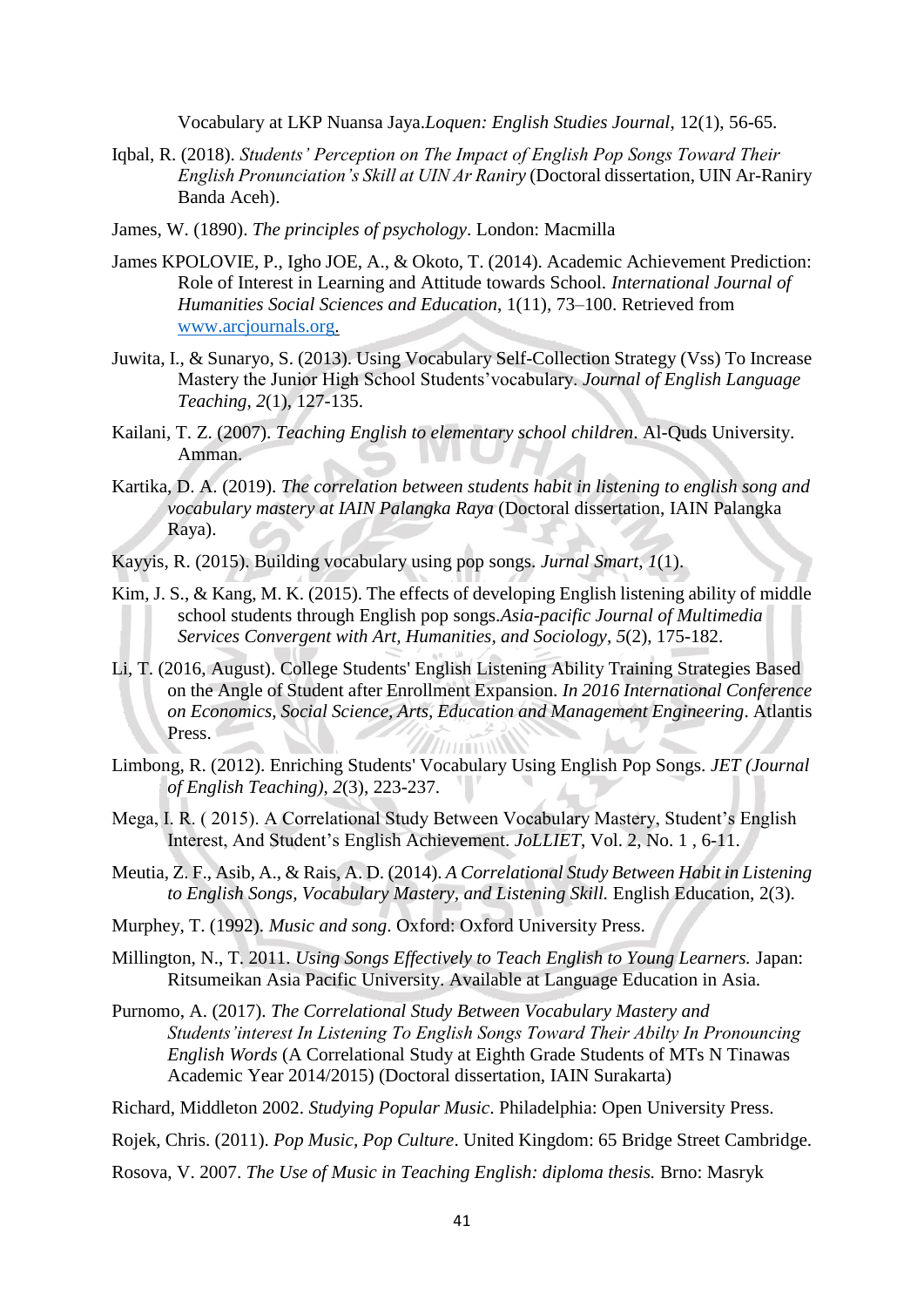University, Faculty of Education, Department of English Language and Literature.

- Rouhani, Maryam and Behzad Pourgharib. (2013). The Effect of Games on Learning Vocabulary. *International Research Journal of Applied and Basic Sciences* Vol, 4 (11):3540-3543 Science Explorer Publications*.*
- Sari, J. E. (2014). The Correlation Between Students'ability In Listening To The English Songs And Their Vocabulary Mastery. *e-Journal of ELTS (English Language Teaching Society)*, *1*(1).
- Sarining, S. M. (2017). *A Correlation Study Between Vocabulary Mastery, Habit Of Listening To English Song And Speaking Skill Of The Eleventh Grade Students Of Sma Nogosari 1 In The Academic Year Of 2016/2017* (Doctoral dissertation, IAIN Surakarta).
- Saswandi, T. (2014). *Teaching Style And Students' Interest*. Volume 17, Nomor 1, ISSN:0852 8349 , 33-39. MITT.
- Schmitt, N., & McCarthy, M. (1997). *Vocabulary: Description, acquisition and pedagogy*. Cambridge university press.
- Shakerian, P., Rezaei, O., Murnani, Z. T., & Moeinmanesh, H. (2016). Investigating the Role of Pop Songs on Vocabulary Recall, Attitude and Retention of Iranian EFL Learners: The Case of Gender*. Advances in Language and Literary Studies*, *7*(2), 121-128
- Sugiyono. 2010. *Metode Penelitian Pendidikan Pendekatan Kuantitatif, Kualitatif, dan R&D*. Bandung: Alfabeta.
- Suharsimi, A. (2006). *Prosedur Penelitian Suatu Pendekatan Praktik*. Jakarta: Rineka Cipta.
- Suliyanto, S. (2011). Perbedaan Pandangan Skala likert sebagai Skala Ordinal atau skala Interval. *In Prosiding Seminar Nasional Statistika Universitas Diponegoro* 2011 (pp. 51-60). Program Studi Statistika FMIPA Undip.
- Syarifudin, A., Marbun, S., & Novita, D. (2014). An Analysis of Students' Vocabulary Mastery: A Descriptive Study on the MTS. *Jurnal Pendidikan dan Pembelajaran*, *3*(9),  $35 - 47$ .
- Taslim, T., Asrifan, A., Chen, Y., & Nurdania, N. R. (2019). Correlation Between Student's Vocabulary Mastery and Speaking Skill. *Journal of Advanced English Studies*, *2*(2), 65-76.
- Thornbury, S. 2002. *How to teach vocabulary*. London: Longman.
- Thorndike, E. L. (1935). *Adult interests*. New York: Macmillan.
- Uswatun, C. (2017). *The Correlation Between Students' interest In Listening English Songs And Vocabulary Mastery for The Second Grade Students Of Mtsn Tinawas In Academic Year 2016/2017* (Doctoral dissertation, IAIN Surakarta).
- Utami, Yheni Siwi. (2014*). Improving Students' Vocabulary Mastery Using Crossword Puzzles for Grade Vii Of Smpn 2 Srandakan In The Academic Year Of 2013/2014*. Unpublished magister thesis. Yogyakarta State University.
- Widhiastuti, W. D. (2012). *The Effect of English Pop Songs in Building Vocabulary to Seventh Grade Students of SMP Angkasa Adisutjipto Yogyakarta in the Academic Year 2010/2011*.